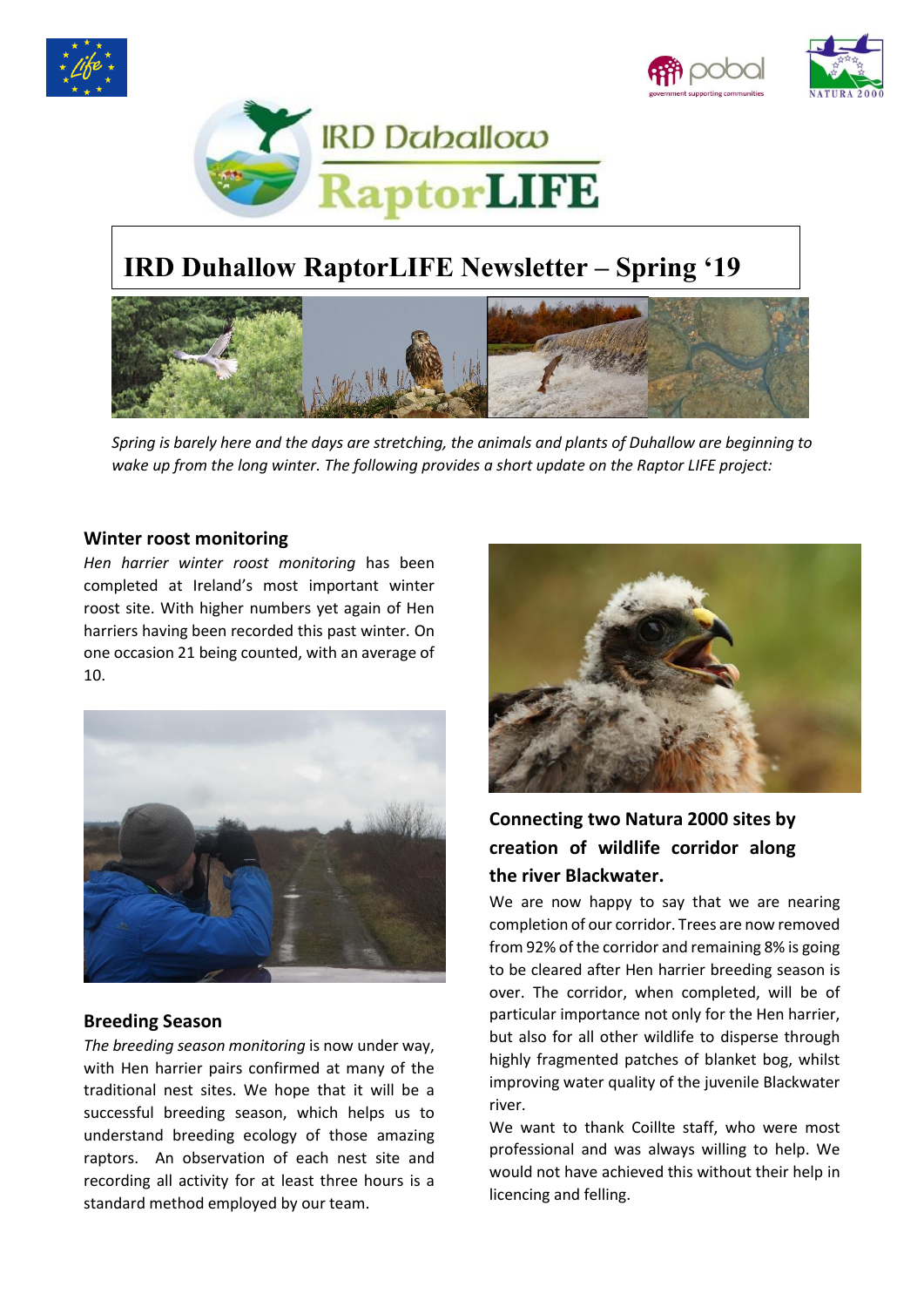

### **Regeneration of heather habitat**

The regeneration of degraded bog is what makes us happy. We trail various techniques on five demonstration farms aiming to improve or regenerate heather cover. Felling of trees in Corridor (see above) gave us another opportunity to trail yet another technique of hand sowing of the heather from previously harvested capsules. We are hoping that (in this currently barren site) heather will quickly return and provide services for wild insects and animals. Future monitoring of this one-hectare plot will give us information if establishment rate is satisfactory.



### **The survey of lamprey habitat**

The brook lamprey, although quite common in our rivers, is a primitive fish similar to an eel, which suffered big decline across entire Europe and is now highly protected species. Many people think that it is parasitic similarly to their larger cousins. This is not the case as brook lamprey spends most of its life as a larva and feeds on river sediments. It becomes an adult for only few days. When this happens, it does not feed at all, as its digestive tract disappears! Sadly, after those few days, during which it spawns intensively, it dies. Not only this makes it similar to salmon but also spawning habitat – clean gravel of the river bed.



### **Further information**

Make sure to keep an eye out for future events hosted at IRD Duhallow in Newmarket. You can find out what's on by checking our Facebook and website pages (addresses listed below).

- **Phone**: +353 (0) 29 22181/60633
- **Web**: [www.duhallowlife.com/raptor-life/](http://www.duhallowlife.com/raptor-life/)
- **Facebook**: @IRDDuhallowLifeProject
- **Email**: [allan.mee@irdduhallow.com](mailto:allan.mee@irdduhallow.com) or [Darren.reidy@irdduhallow.com](mailto:Darren.reidy@irdduhallow.com) [tomasz.siekaniec@irdduhallow.com](mailto:tomasz.siekaniec@irdduhallow.com) [nuala.oriordan@irdduhallow.com](mailto:nuala.oriordan@irdduhallow.com)

IRD Duhallow's LIFE projects would like to acknowledge and thank all of the landowners, supporters and volunteers for their assistance with the projects to date.

*The IRD Duhallow LIFE project is supported through the LIFE financial instrument of the European Community*